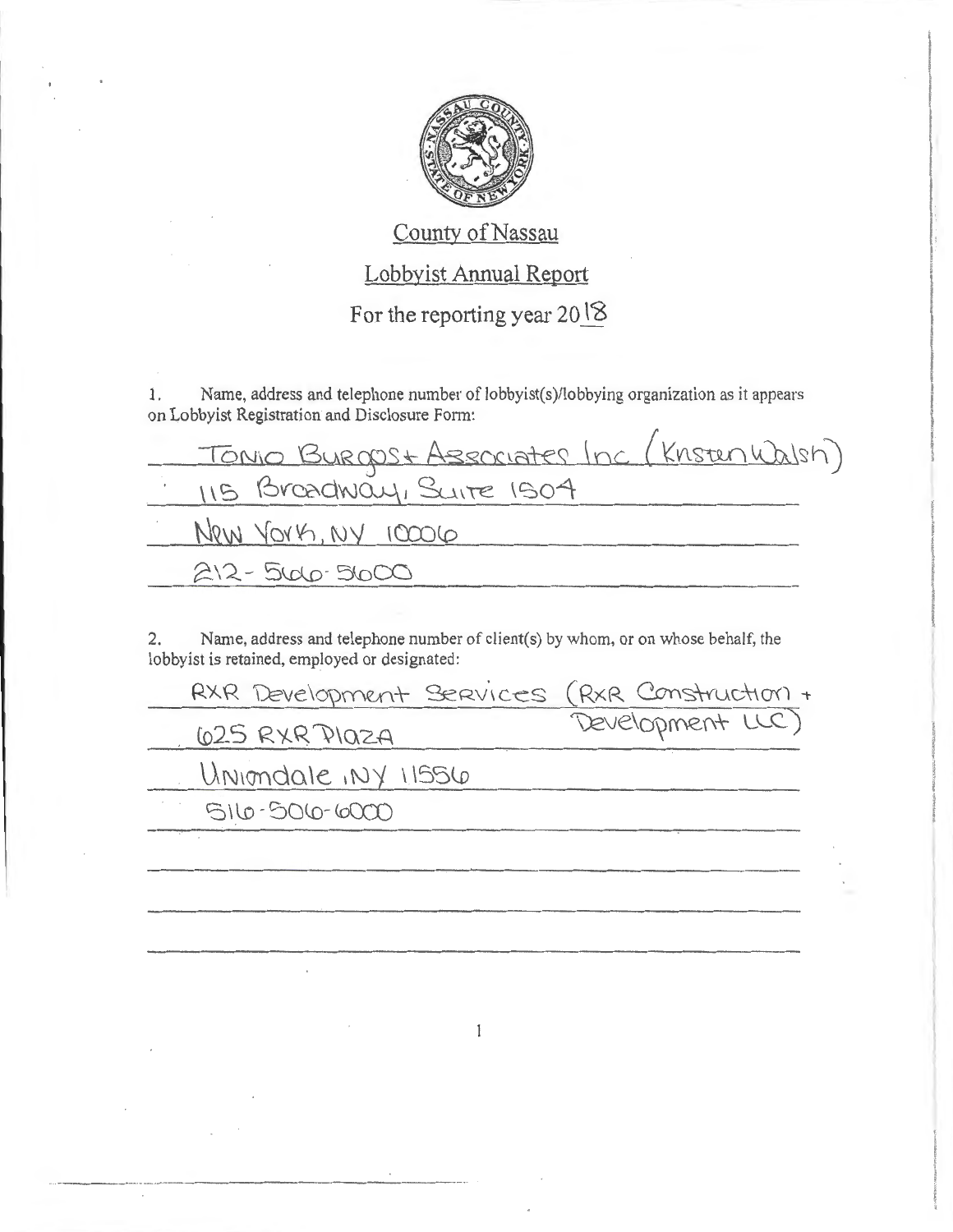3. A description of the subject or subjects on which each lobbyist retained, employed or designated by such client has lobbied:

> ÷  $\mathbf{t}$

Advancing Nassay County Projects 4. Names of the persons and agencies before which such lobbyist has lobbied: NOSSAU County Officials <u> 1980 - Johann Stein, mars an t-Amerikaansk kommunenter (</u>

5. List below amounts for any compensation paid or owed to the lobbyist during the prior year for the purposes of lobbying. Such amounts shall be detailed as to amount, to whom paid and for what purpose.

2

| Amount | Details      |
|--------|--------------|
|        | Compensation |
|        |              |
|        |              |
|        |              |
|        |              |
|        |              |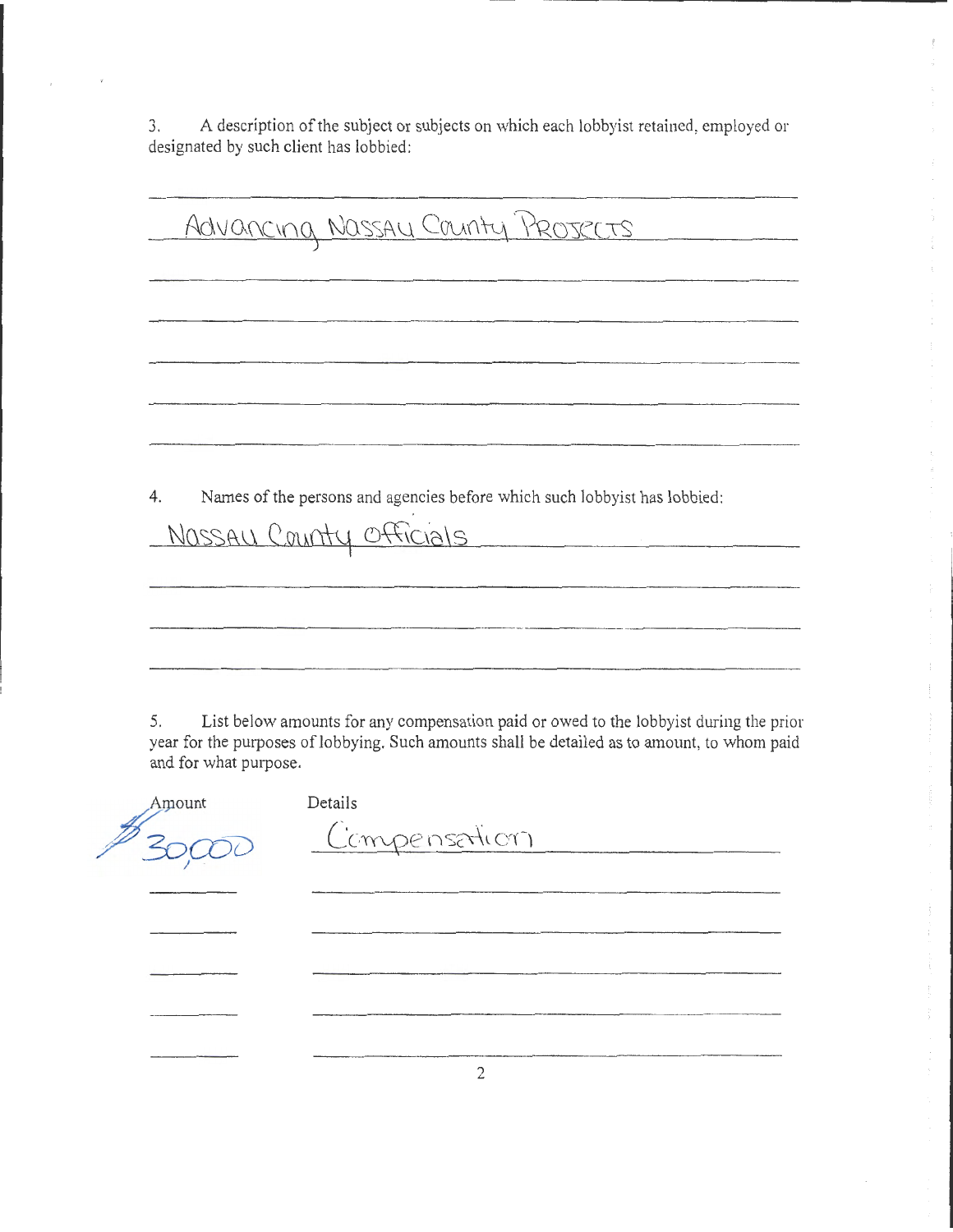| 6. List below the cumulative total amounts earned for lobbying throughout the year: |
|-------------------------------------------------------------------------------------|
| 30,000                                                                              |

List below the expenses incurred or expensed by lobbyist for the purpose of lobbying: 7.

| Amount                       | Details |
|------------------------------|---------|
|                              |         |
| $-$                          |         |
|                              |         |
|                              |         |
| ---- <del>---------</del> -- |         |
|                              |         |
| -------                      |         |
|                              |         |
|                              |         |
|                              |         |
|                              |         |
|                              |         |
|                              |         |
|                              |         |

 $\mathfrak{Z}$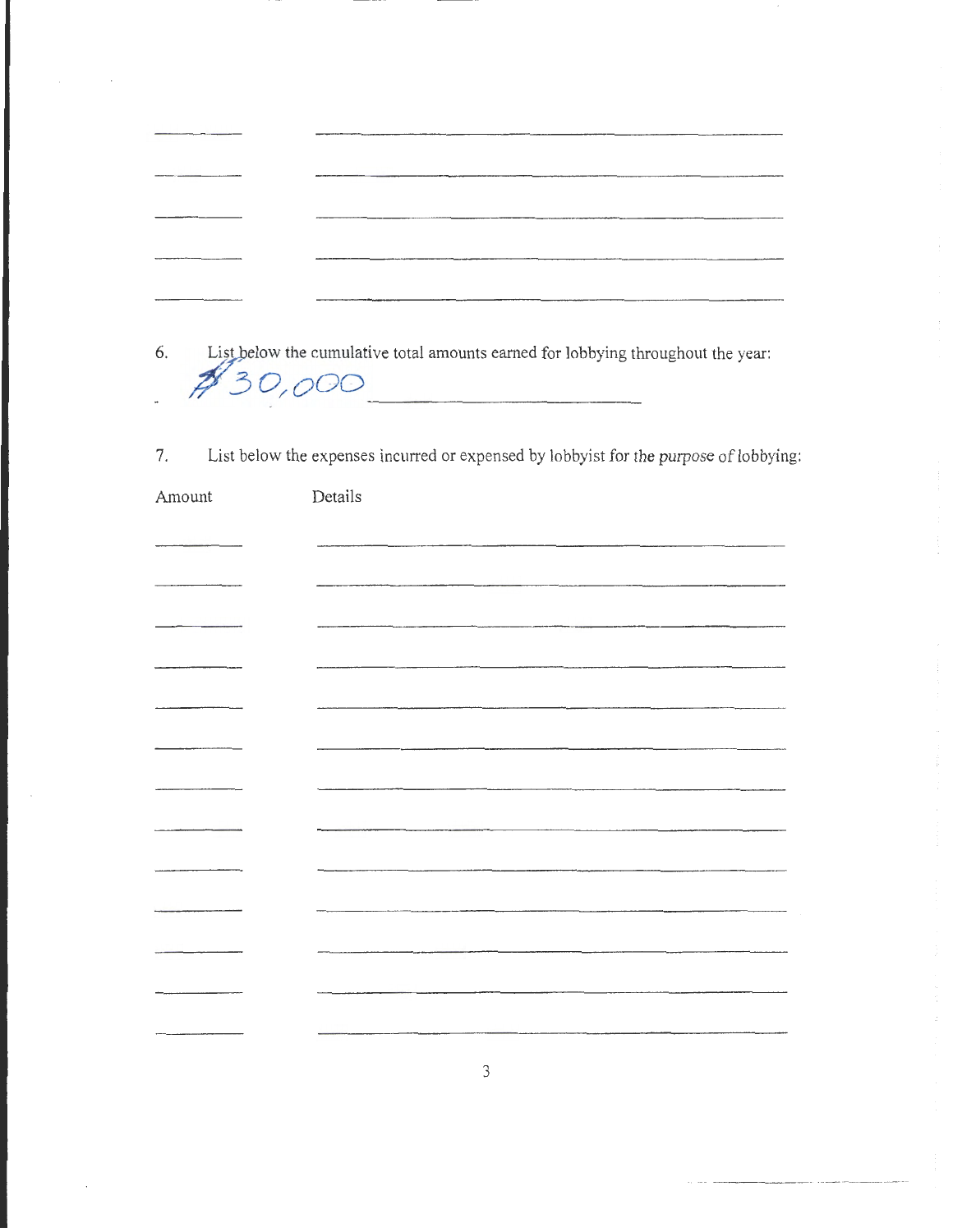Page 3 of 4

6. If such lobbyist is retained or employed pursuant to a written agreement of retainer or employment, you must attach a copy of such document; and if agreement of retainer or employment is oral, attach a written statement of the substance thereof. If the written agreement of retainer or employment does not contain a signed authorization from the client by whom you have been authorized to lobby, separately attach such a written authorization from the client.

7. Within the previous year, has the lobbyist/lobbying organization or any of its corporate officers provided campaign contributions pursuant to the New York State Election Law to the campaign committees of any of the following Nassau County elected officials or to the campaign committees of any candidates for any of the following Nassau County elected offices: the County Executive, the County Clerk, the Comptroller, the District Attorney, or any County Legislator? If yes, to what campaign committee? If none, you must so state:

I understand that copies of this form 'viii be sent to the Nassau County Department of Information Technology ("IT") to be posted on the County's website.

I also understand that upon termination of retainer, employment or designation I must give written notice to the County Attorney within thirty (30) days of termination.

VERIFICATION: The undersigned affirms and so swears that he/she has read and understood the foregoing statements and they are, to his/her knowledge, true and accurate.

The undersigned further certifies and affirms that the contribution(s) to the campaign committees listed above were made freely and without duress. threat or any promise of a governmental benefit or in exchange for any benefit or remuneration.

Dated:  $\frac{1}{4}$   $\frac{1}{4}$   $\frac{1}{4}$  Signed:

Signed:  $\frac{\sqrt{u}Bg}{10-u}Bg$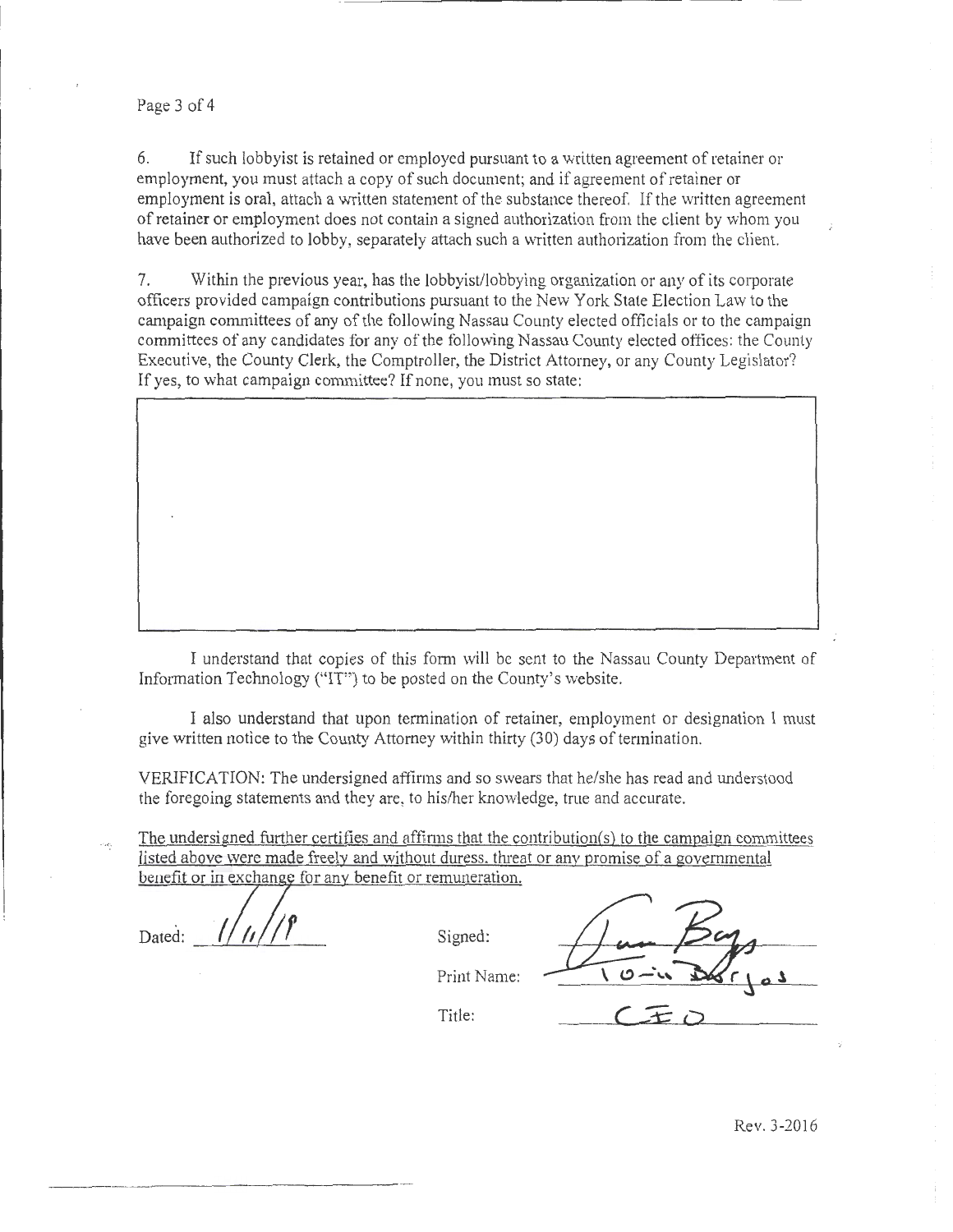## Page 4 of 4

The term lobbying shall mean any attempt to influence: any determination made by the Nassau County Legislature, or any member thereof. with respect to the introduction, passage, defeat, or substance of any local legislation or resolution; any determination by the County Executive to support, oppose, approve or disapprove any local legislation or resolution, whether or not such legislation has been introduced in the County Legislature; any determination by an elected County official or an officer or employee of the County with respect to the procurement of goods, services or construction, including the preparation of contract specifications, including by not limited to the preparation of requests for proposals, or solicitation, award or administration of a contract or with respect to the solicitation, award or administration of a grant, loan, or agreement involving the disbursement of public monies; any determination made by the County Executive, County Legislature, or by the County of Nassau, its agencies, boards, commissions, department heads or committees, including but not limited to the Open Space and Parks Advisory Committee, the Planning Commission, with respect to the zoning, use, development or improvement of real property subject to County regulation, or any agencies, boards, commissions, department heads or committees with respect to requests for proposals, bidding, procurement or contracting for services for the County; any determination made by an elected county official or an officer or employee of the county with respect to the terms of the acquisition or disposition by the county of any interest in real property, with respect to a license or permit for the use of real property of or by the county, or with respect to a franchise, concession or revocable consent; the proposal, adoption, amendment or rejection by an agency of any rule having the force and effect of law; the decision to hold, timing or outcome of any rate making proceeding before an agency; the agenda or any determination of a board or commission; any determination regarding the calendaring or scope of any legislature oversight hearing; the issuance, repeal, modification or substance of a County Executive Order: or any determination made by an elected county official or an officer or employee of the county to support or oppose any state or federal legislation, rule or regulation, including any determination made to support or oppose that is contingent on any amendment of such legislation, mle or regulation, whether or not such legislation has been formally introduced and whether or not such rule or regulation has been formally proposed.

The term "lobbying" or "lobbying activities" does not include: Persons engaged in drafting legislation, rules, regulations or rates; persons advising clients and rendering opinions on proposed legislation, rules, regulations or rates, where such professional services are not otherwise connected with legislative or executive action on such legislation or administrative action on such rules, regulations or rates; newspapers and other periodicals and radio and television stations and owners and employees thereof, provided that their activities in connection with proposed legislation, rules, regulations or rates are limited to the publication or broadcast of news items, editorials or other comment, or paid advertisements; persons who participate as witnesses, attorneys or other representatives in public rule-making or rate-making proceedings of a County agency, with respect to all participation by such persons which is part of the public record thereof and all preparation by such persons for such participation; persons who attempt to influence a County agency in an adjudicatory proceeding, as defined by  $\S 102$  of the New York State Administrative Procedure Act.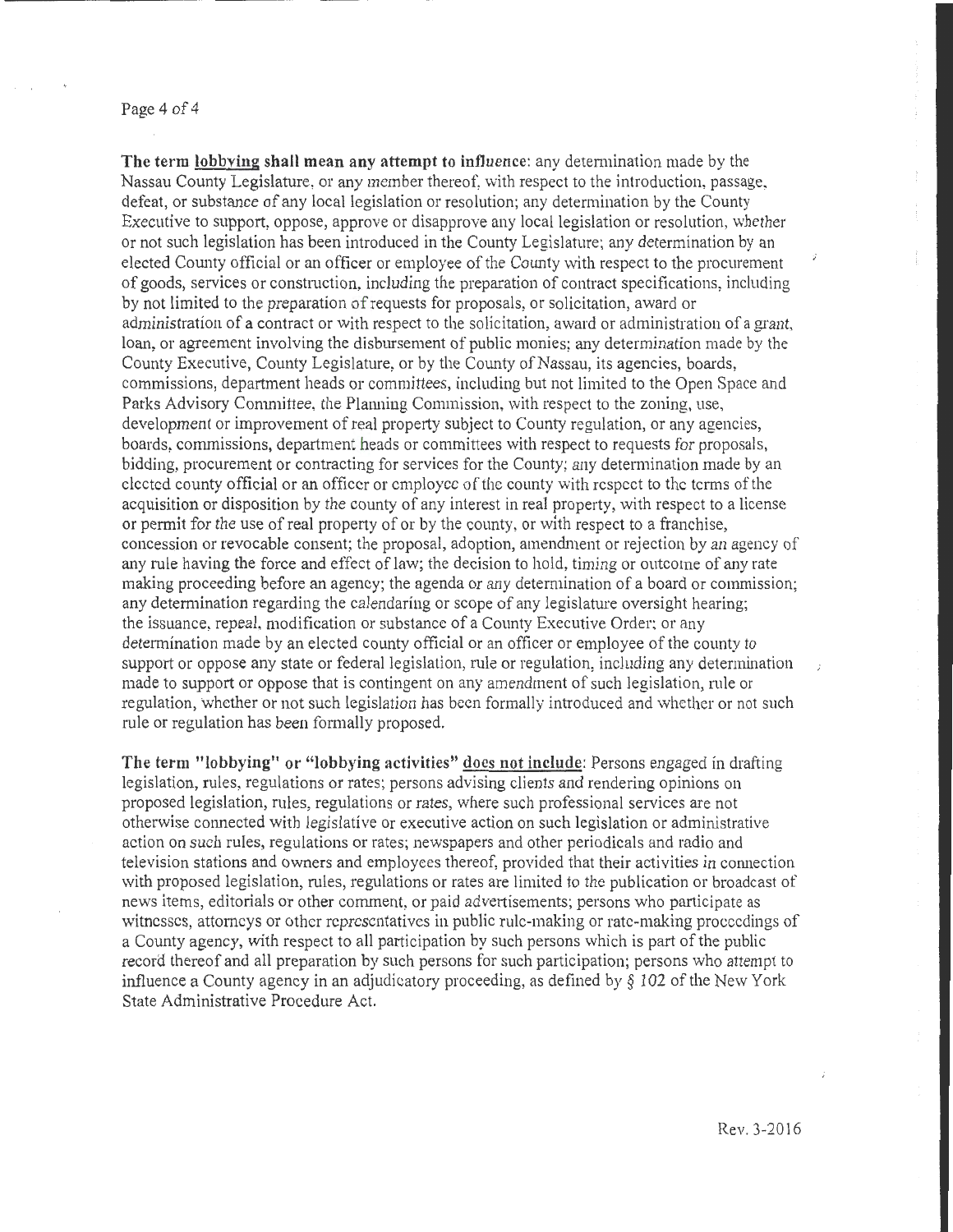Page 1 of 4



## COUNTY OF NASSAU

## LOBBYIST REGISTRATION AND DISCLOSURE FORM

I. Name, address and telephone number of lobbyist(s)/lobbying organization. The term "lobbyist" means any and every person or orgamzation retained, employed or designated by any client to influence- or promote a matter before -Nassau County, *its* agencies, boards, commissions, department heads, legislators or committees, including but not limited to the Open Space and Parks Advisory Committee and Planning Commission. Such matters include, but arc not limited to, requests for proposals, development or improvement of real property subject to County regulation, procurements. The tenn "lobbyist" does not include any officer, director, trustee, employee, counsel or agent of the County of Nassau, or State of New York, when discharging his or her official duties.

Tonio Burgos & Associates, Inc. (Kristen Walsh) \\S ~YC0dV'J~, Su\-\e \S04-  $New$  york,  $ny$  iccolo 2\2 Sloeo- swoO

2. List whether and where the person/organization is registered as a lobbyist (e.g., Nassau County, New York State):

New York State Joint Cemmission on Public Ethics New York City Clerk New York City Lobbying Bureau

3. Name, address and telephone number of client(s) by whom, or on whose behalf, the lobbyist is retained, employed or designated:

RXR Levelopment Services ( RXR Construction & Development lic)